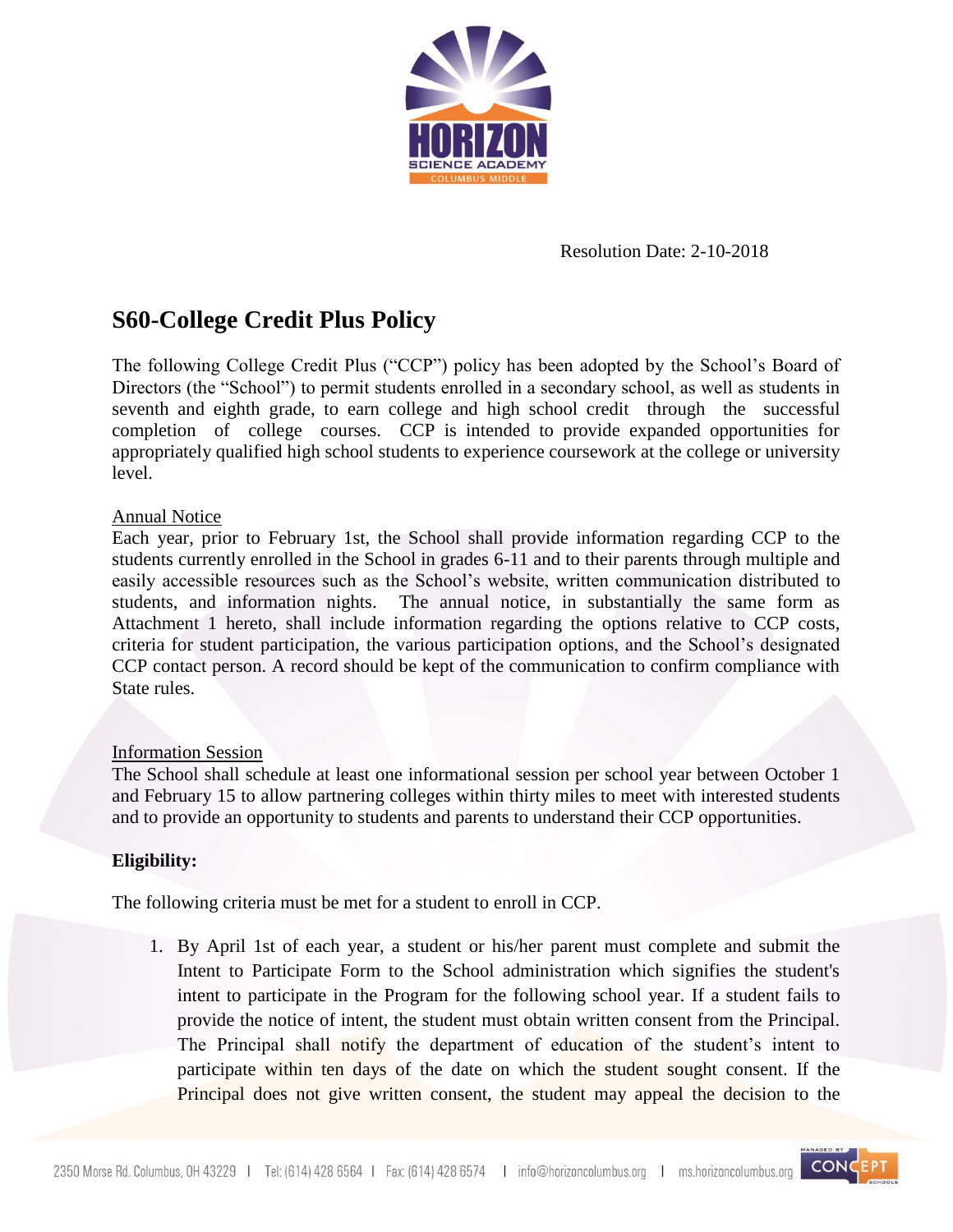

School's Board of Directors. The Board of Directors, or its designee, shall hear the appeal and make a decision whether to grant or deny the student's participation within  $30$  days of the notification of appeal.

- 2. The student shall apply to a public or a participating private college in accordance with the college's established admissions criteria and meet the established standards of admission.
- 3. Beginning with the 2018-2019 school year, the student must be remediation-free in accordance with the Uniform Statewide Remediation-Free Standards document approved by college and university presidents. Students that score within one standard error of measurement below the remediation-free threshold are eligible to participate if they either have a grade point average of 3.0 or they receive a recommendation from a school counselor, principal, or career-technical program advisor.

# **Expulsion**

A student who has been expelled by the School is ineligible to enroll in CCP during the period of expulsion. The School does not award high school credit for post-secondary courses any portion of which were taken during a period of expulsion imposed by the School. If the student has elected to receive credit for course(s) toward fulfilling graduation requirements as well as postsecondary credit, that election is automatically revoked for all college courses in which the student enrolled during the college term in which the expulsion is imposed.

The School shall send a written notice of the expulsion to any college in which the student is enrolled at the time the expulsion is imposed. The notice shall indicate the date the expulsion is scheduled to expire and whether the School will be denying high school credit for courses taken during an expulsion. If the expulsion is extended, the School shall notify the college of the extension.

#### Counseling Session

Prior to participating in the program, the School shall provide counseling services which include the following:

- Program eligibility
- Process for granting credits
- Any necessary financial arrangements for tuition, textbooks, and fees
- **Criteria for transportation aid**

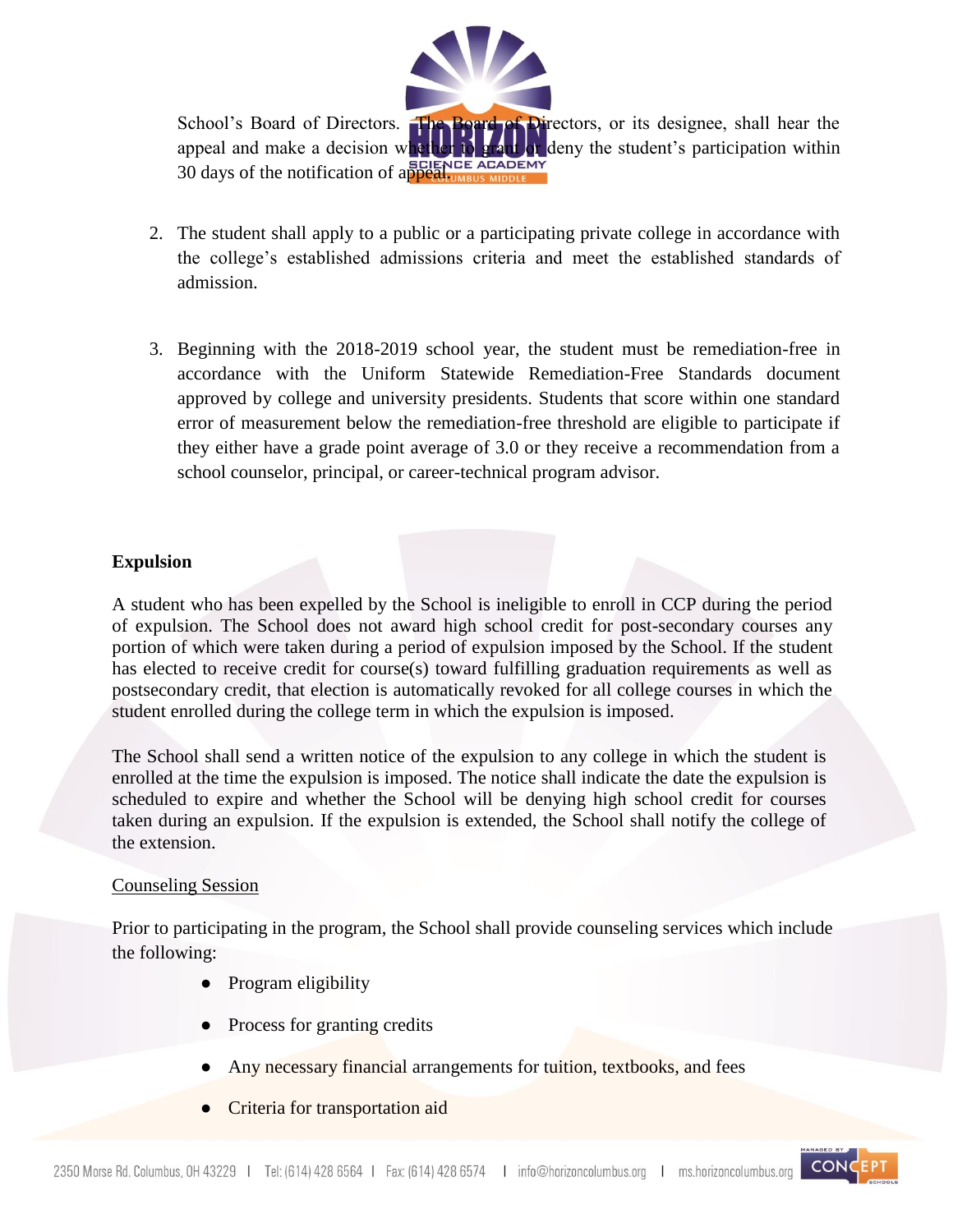

- Possible consequences and benefits of participating, including
	- o Consequences of failing or not completing a course, including the effect on the completion of graduation requirements
	- o Effect of the grade on the student's grade point average
	- o Benefits of successful completion, including the ability to reduce the overall costs of, and the amount of time required for, a college education
- Academic and social responsibilities of the student and parents
- Information on and encouragement to use counseling services provided by the college
- Standard packet of information developed by the State.

The counseling session may take place during the annual information session but alternative counseling opportunities will be made available for those parents and students that are unable to attend the annual information session. Students and parents are required to sign a form stating that they have received counseling and understand their responsibilities under the CCP.

# Additional Requirements

Scheduling

The School shall promote the CCP on its website, including the details of the School's agreements with partnering colleges.

The School shall implement a policy for awarding grades and the calculation of class standing for courses taken under CCP which shall be equivalent to the School's policy for courses taken under the advanced standing program or other courses designated as honors courses.

The School shall develop model course pathways which include 15 hour and 30 hour options and shall publish the pathways among the School's official list of course offerings for the program.

Annually collect, report, and track data relative to the CCP in accordance with State guidelines.

# **Reimbursement Due to Course Failure**

If a student participating in the program does not attain a passing grade, the school may seek